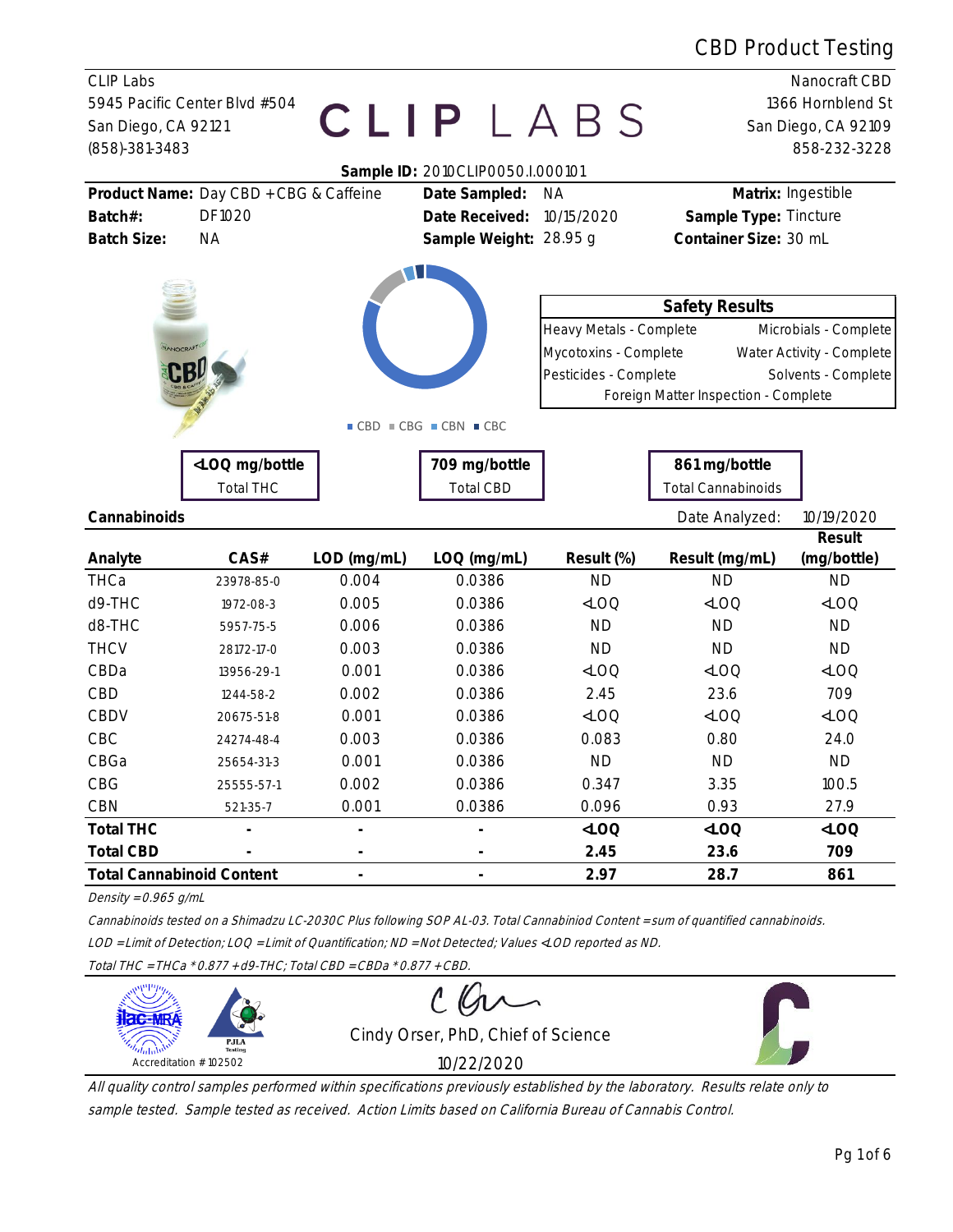**CLIP Labs** Nanocraft CBD (858)-381-3483 858-232-3228

5945 Pacific Center Blvd #504 1366 Hornblend St San Diego, CA 92121  $\Box$   $\Box$   $\Box$   $\Box$   $\Box$   $\Box$  San Diego, CA 92109

#### Sample ID: 2010CLIP0050.I.000101

| Terpenes                     |                          |                          | Date Analyzed: | 10/19/2020 |
|------------------------------|--------------------------|--------------------------|----------------|------------|
| Analyte                      | $LOD$ (mg/g)             | LOQ (mg/g)               | Result (mg/g)  | Result (%) |
| alpha-Bisabolol              | 0.020                    | 0.080                    | $<$ LOQ        | $<$ LOQ    |
| alpha-Humulene               | 0.020                    | 0.080                    | <b>ND</b>      | <b>ND</b>  |
| alpha-Pinene                 | 0.020                    | 0.080                    | <b>ND</b>      | <b>ND</b>  |
| alpha-Terpinene              | 0.020                    | 0.080                    | <b>ND</b>      | <b>ND</b>  |
| beta-Caryophyllene           | 0.020                    | 0.080                    | $<$ LOQ        | $<$ LOQ    |
| beta-Myrcene                 | 0.020                    | 0.080                    | <b>ND</b>      | <b>ND</b>  |
| beta-Pinene                  | 0.020                    | 0.080                    | <b>ND</b>      | <b>ND</b>  |
| Camphene                     | 0.020                    | 0.080                    | <b>ND</b>      | <b>ND</b>  |
| Caryophyllene Oxide          | 0.020                    | 0.080                    | <b>ND</b>      | <b>ND</b>  |
| delta-3-Carene               | 0.020                    | 0.080                    | <b>ND</b>      | <b>ND</b>  |
| delta-Limonene               | 0.020                    | 0.080                    | <b>ND</b>      | <b>ND</b>  |
| Eucalyptol                   | 0.020                    | 0.080                    | $<$ LOQ        | $<$ LOQ    |
| gamma-Terpinene              | 0.020                    | 0.080                    | <b>ND</b>      | <b>ND</b>  |
| Geraniol                     | 0.020                    | 0.080                    | <b>ND</b>      | <b>ND</b>  |
| Guaiol                       | 0.020                    | 0.080                    | <b>ND</b>      | <b>ND</b>  |
| Isopulegol                   | 0.020                    | 0.080                    | 0.139          | 0.0139     |
| Linalool                     | 0.020                    | 0.080                    | $<$ LOQ        | $<$ LOQ    |
| Ocimene                      | 0.020                    | 0.080                    | <b>ND</b>      | <b>ND</b>  |
| Terpinolene                  | 0.020                    | 0.080                    | <b>ND</b>      | <b>ND</b>  |
| trans-Nerolidol              | 0.020                    | 0.080                    | <b>ND</b>      | <b>ND</b>  |
| <b>Total Terpene Content</b> | $\overline{\phantom{a}}$ | $\overline{\phantom{a}}$ | 0.139          | 0.0139     |

Terpenes tested on a Shimadzu GCMS-QP2010 SE following SOP AL-04. Terpene Content = sum of quantified terpenes. LOD = Limit of Detection; LOQ = Limit of Quantification; ND = Not Detected; Values <LOD reported as ND.

| Heavy Metals |            |                    | Date Analyzed:      | 10/19/2020         |
|--------------|------------|--------------------|---------------------|--------------------|
|              |            |                    | <b>Action Level</b> |                    |
| Analyte      | LOD (µg/g) | $LOQ$ ( $\mu$ g/g) | (µg/g)              | Result $(\mu g/g)$ |
| Arsenic      | 0.030      | 0.103              | 0.2                 | ND                 |
| Cadmium      | 0.032      | 0.113              | 0.5                 | ΝD                 |
| Lead         | 0.024      | 0.082              | 0.2                 | <b>ND</b>          |
| Mercury      | 0.034      | 0.117              | O.1                 | ΝD                 |

Heavy metals tested on a Shimadzu ICPMS-2030LF following SOP AL-06.

LOD = Limit of Detection; LOQ = Limit of Quantification; ND = Not Detected; Values <LOD reported as ND.

| <b>PJLA</b><br><b>Testing</b> | Cindy Orser, PhD, Chief of Science |  |
|-------------------------------|------------------------------------|--|
| Accreditation #102502         | 10/22/2020                         |  |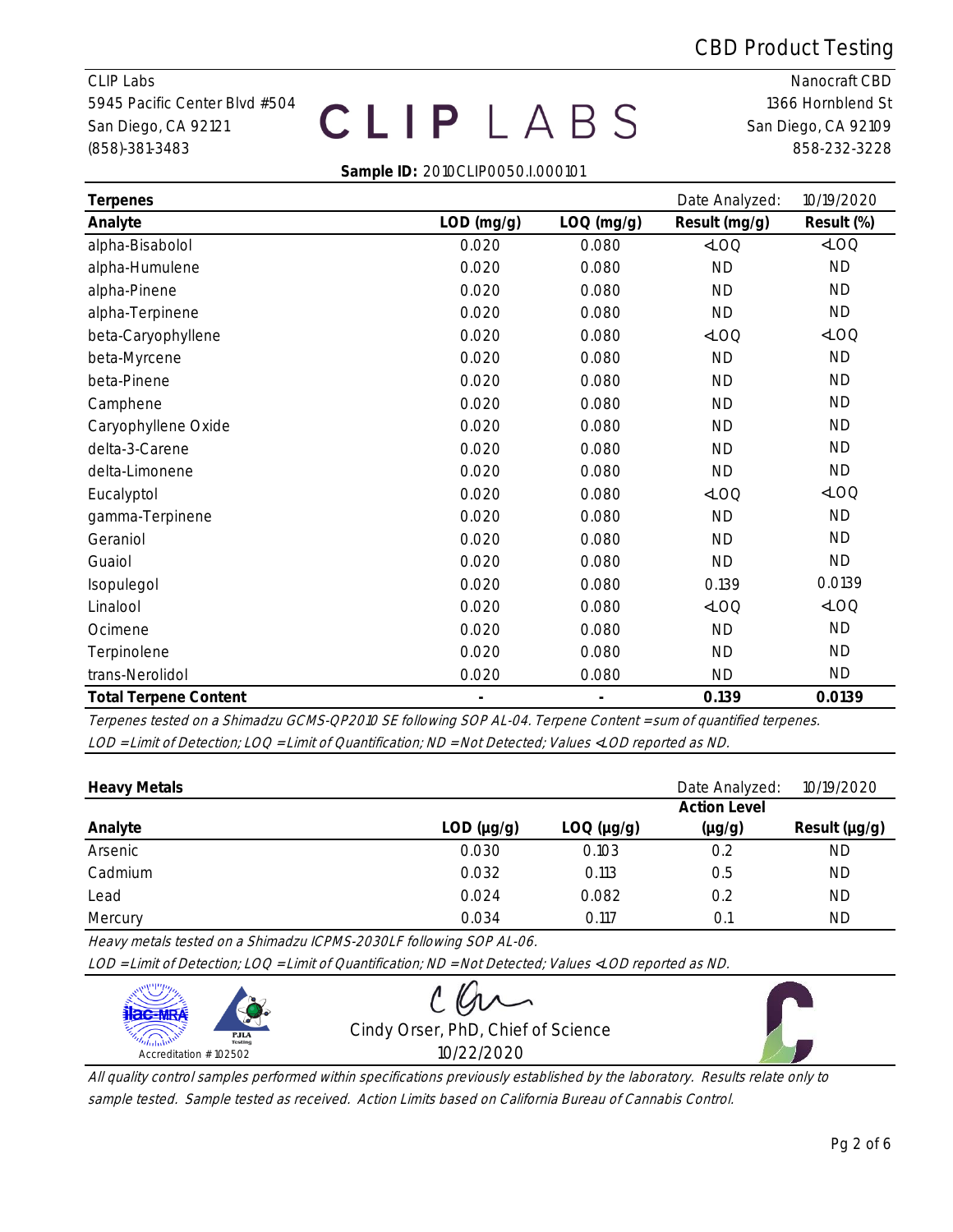## CBD Product Testing

#### 5945 Pacific Center Blvd #504 1366 Hornblend St San Diego, CA 92121  $\Box$   $\Box$   $\Box$   $\Box$   $\Box$   $\Box$  San Diego, CA 92109 (858)-381-3483 858-232-3228

**CLIP Labs** Nanocraft CBD

#### Sample ID: 2010CLIP0050.I.000101

| Mycotoxins       |                     |                     | Date Analyzed:           | 10/20/2020     |
|------------------|---------------------|---------------------|--------------------------|----------------|
| Analyte          | $LOD$ ( $\mu$ g/kg) | $LOQ$ ( $\mu$ g/kg) | (µg/kg)                  | Result (µg/kg) |
| Aflatoxin B1     | 1.3                 | 4.5                 |                          | ND             |
| Aflatoxin B2     | 2.2                 | 7.7                 | $\overline{\phantom{a}}$ | <b>ND</b>      |
| Aflatoxin G1     | 2                   |                     |                          | <b>ND</b>      |
| Aflatoxin G2     | 1.6                 | 5.8                 | $\overline{\phantom{a}}$ | <b>ND</b>      |
| Total Aflatoxins |                     |                     | 20                       | <b>ND</b>      |
| Ochratoxin A     | 5.4                 | 19.3                | 20                       | <b>ND</b>      |

Mycotoxins tested on a Shimadzu LCMS-8060 following SOP AL-07. Total Aflatoxins = sum of Aflatoxin B1, B2, G1, G2. LOD = Limit of Detection; LOQ = Limit of Quantification; ND = Not Detected; Values <LOD reported as ND.

|                   | Pesticides (Category I Residual Pesticides) |            |            | Date Analyzed:      | 10/20/2020    |
|-------------------|---------------------------------------------|------------|------------|---------------------|---------------|
|                   |                                             |            |            | <b>Action Level</b> |               |
| Analyte           | CAS No.                                     | LOD (µg/g) | LOQ (µg/g) | $(\mu g/g)$         | Result (µg/g) |
| Aldicarb          | $116 - 06 - 3$                              | 0.0231     | 0.0818     | 0.0231              | <b>ND</b>     |
| Carbofuran        | 1563-66-2                                   | 0.0113     | 0.04       | 0.0113              | <b>ND</b>     |
| Chlordane         | 57-74-9                                     | 0.025      | 0.0885     | 0.025               | <b>ND</b>     |
| Chlorfenapyr      | 122453-73-0                                 | 0.0245     | 0.0867     | 0.0245              | <b>ND</b>     |
| Chlorpyrifos      | 2921-88-2                                   | 0.0157     | 0.0555     | 0.0157              | <b>ND</b>     |
| Coumaphos         | 56-72-4                                     | 0.0138     | 0.0488     | 0.0138              | <b>ND</b>     |
| Daminozide        | 1596-84-5                                   | 0.0099     | 0.035      | 0.0099              | <b>ND</b>     |
| <b>Dichlorvos</b> | 62-73-7                                     | 0.0214     | 0.0758     | 0.0214              | <b>ND</b>     |
| Dimethoate        | 60-51-5                                     | 0.0157     | 0.0555     | 0.0157              | <b>ND</b>     |
| Ethoprophos       | 13194-48-4                                  | 0.0219     | 0.0775     | 0.0219              | <b>ND</b>     |
| Etofenprox        | 80844-07-1                                  | 0.0137     | 0.0485     | 0.0137              | <b>ND</b>     |
| Fenoxycarb        | 72490-01-8                                  | 0.0115     | 0.0408     | 0.0115              | <b>ND</b>     |
| Fipronil          | 120068-37-3                                 | 0.0184     | 0.0653     | 0.0184              | <b>ND</b>     |
| Imazalil          | 35554-44-0                                  | 0.0196     | 0.0694     | 0.0196              | <b>ND</b>     |
| Methiocarb        | 2032-65-7                                   | 0.0096     | 0.0339     | 0.0096              | <b>ND</b>     |
| Methyl parathior  | 298-00-0                                    | 0.0264     | 0.0936     | 0.0264              | <b>ND</b>     |
| Mevinphos         | 7786-34-7                                   | 0.0171     | 0.0605     | 0.0171              | <b>ND</b>     |
| Paclobutrazol     | 76738-62-0                                  | 0.0228     | 0.0809     | 0.0228              | <b>ND</b>     |
| Propoxur          | $114 - 26 - 1$                              | 0.0061     | 0.0215     | 0.0061              | <b>ND</b>     |
| Spiroxamine       | 118134-30-8                                 | 0.0086     | 0.0304     | 0.0086              | <b>ND</b>     |
| Thiacloprid       | 111988-49-9                                 | 0.0111     | 0.0392     | 0.0111              | <b>ND</b>     |

Pesticides tested on a Shimadzu LCMS-8060 or a Shimadzu GCMS-TQ8050 NX following SOP AL-07. LOD = Limit of Detection; LOQ = Limit of Quantification; ND = Not Detected; Values <LOD reported as ND.

| <b>PJLA</b><br><b>Testing</b> | Cindy Orser, PhD, Chief of Science |  |
|-------------------------------|------------------------------------|--|
| Accreditation #102502         | 10/22/2020                         |  |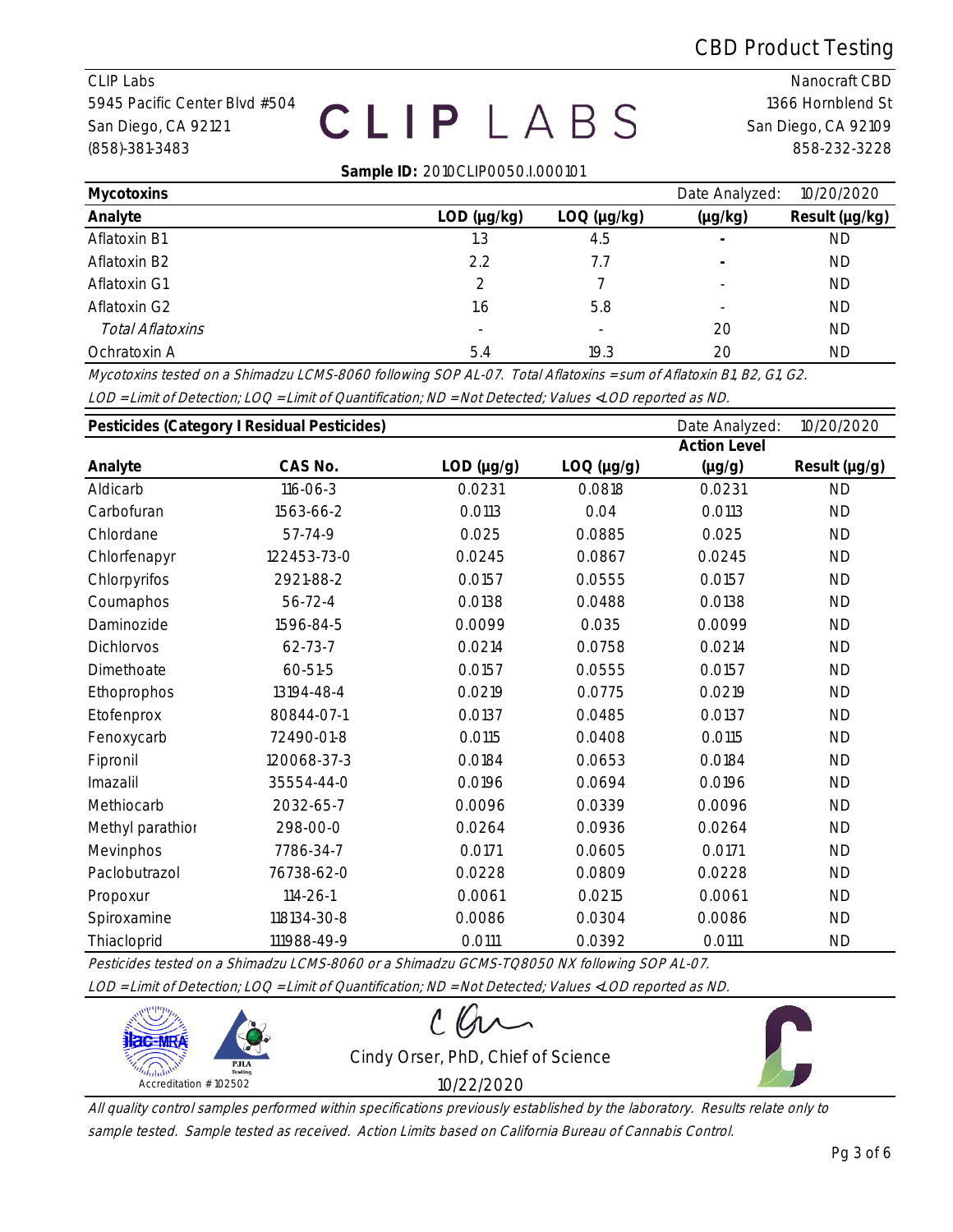Accreditation # 102502

**PJLA** 

#### 5945 Pacific Center Blvd #504 1366 Hornblend St San Diego, CA 92121  $\Box$   $\Box$   $\Box$   $\Box$   $\Box$   $\Box$  San Diego, CA 92109 (858)-381-3483 858-232-3228

**CLIP Labs** Nanocraft CBD

#### Sample ID: 2010CLIP0050.I.000101

| Pesticides (Category II Residual Pesticides) |             |            |            | Date Analyzed:      | 10/20/2020    |
|----------------------------------------------|-------------|------------|------------|---------------------|---------------|
|                                              |             |            |            | <b>Action Level</b> |               |
| Analyte                                      | CAS No.     | LOD (µg/g) | LOQ (µg/g) | $(\mu g/g)$         | Result (µg/g) |
| Abamectin                                    | 71751-41-2  | 0.0128     | O.1        | 0.3                 | <b>ND</b>     |
| Acephate                                     | 30560-19-1  | 0.0247     | 0.1        | 5                   | <b>ND</b>     |
| Acequinocyl                                  | 57960-19-7  | 0.0134     | 0.1        | 4                   | <b>ND</b>     |
| Acetamiprid                                  | 135410-20-7 | 0.014      | O.1        | 5                   | <b>ND</b>     |
| Azoxystrobin                                 | 131860-33-8 | 0.0138     | 0.1        | 40                  | <b>ND</b>     |
| Bifenazate                                   | 149877-41-8 | 0.0172     | 0.1        | 5                   | <b>ND</b>     |
| <b>Bifenthrin</b>                            | 82657-04-3  | 0.0224     | O.1        | 0.5                 | <b>ND</b>     |
| <b>Boscalid</b>                              | 188425-85-6 | 0.0232     | O.1        | 10                  | <b>ND</b>     |
| Captan                                       | 133-06-2    | 0.0265     | O.1        | 5                   | <b>ND</b>     |
| Carbaryl                                     | 63-25-2     | 0.0167     | 0.1        | 0.5                 | <b>ND</b>     |
| Chlorantranilipro                            | 500008-45-7 | 0.0259     | 0.1        | 40                  | <b>ND</b>     |
| Clofentezine                                 | 74115-24-5  | 0.0189     | O.1        | 0.5                 | <b>ND</b>     |
| Cyfluthrin                                   | 68359-37-5  | 0.0237     | O.1        |                     | <b>ND</b>     |
| Cypermethrin                                 | 52315-07-8  | 0.0282     | O.1        |                     | <b>ND</b>     |
| Diazinon                                     | 333-41-5    | 0.0084     | 0.1        | 0.2                 | <b>ND</b>     |
| Dimethomorph                                 | 110488-70-5 | 0.017      | 0.1        | 20                  | <b>ND</b>     |
| Etoxazole                                    | 153233-91-1 | 0.0123     | 0.1        | 1.5                 | <b>ND</b>     |
| Fenhexamid                                   | 126833-17-8 | 0.0221     | 0.1        | 10                  | <b>ND</b>     |
| Fenpyroximate                                | 111812-58-9 | 0.0096     | O.1        | $\overline{2}$      | <b>ND</b>     |
| Flonicamid                                   | 158062-67-0 | 0.0251     | 0.1        | $\overline{2}$      | <b>ND</b>     |
| Fludioxonil                                  | 464674-86-1 | 0.0208     | 0.1        | 30                  | <b>ND</b>     |
| Hexythiazox                                  | 78587-05-0  | 0.0087     | 0.1        | $\overline{2}$      | <b>ND</b>     |
| Imidacloprid                                 | 138261-41-3 | 0.0256     | 0.1        | 3                   | <b>ND</b>     |
| Kresoxim-methy                               | 143390-89-0 | 0.0153     | O.1        |                     | <b>ND</b>     |
| Malathion                                    | 121-75-5    | 0.0144     | O.1        | 5                   | <b>ND</b>     |
| Metalaxyl                                    | 57837-19-1  | 0.0233     | 0.1        | 15                  | <b>ND</b>     |
| Methomyl                                     | 16752-77-5  | 0.0249     | O.1        | 0.1                 | <b>ND</b>     |
| Myclobutanil                                 | 88671-89-0  | 0.0153     | 0.1        | 9                   | <b>ND</b>     |
| Naled                                        | 300-76-5    | 0.0248     | 0.1        | 0.5                 | ND            |
| Oxamyl                                       | 23135-22-0  | 0.0255     | O.1        | 0.2                 | <b>ND</b>     |
| Pentachloro-nitrobenzene                     | 82-68-8     | 0.0279     | O.1        | 0.2                 | <b>ND</b>     |
| Permethrin                                   | 52645-53-1  | 0.0053     | O.1        | 20                  | <b>ND</b>     |
| Pesticide results continued on next page     |             |            |            |                     |               |
|                                              |             |            |            |                     |               |
| <b>IRC-MRA</b>                               |             |            |            |                     |               |

Cindy Orser, PhD, Chief of Science

10/22/2020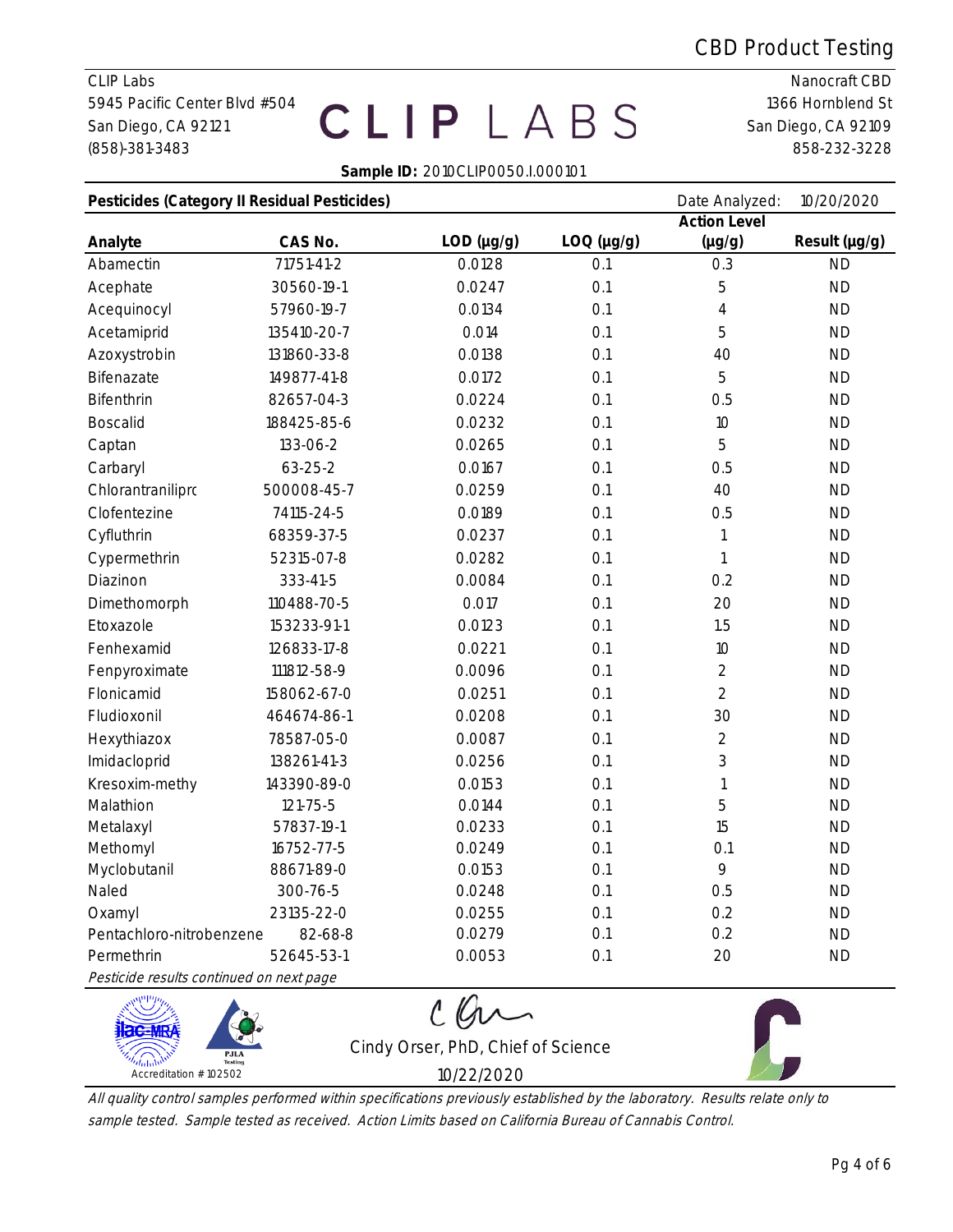#### 5945 Pacific Center Blvd #504 1366 Hornblend St San Diego, CA 92121  $\Box$   $\Box$   $\Box$   $\Box$   $\Box$   $\Box$  San Diego, CA 92109 (858)-381-3483 858-232-3228

**CLIP Labs** Nanocraft CBD

|                  |                                                         | 2010CLIP0050.I.000101 |            |                     |               |
|------------------|---------------------------------------------------------|-----------------------|------------|---------------------|---------------|
|                  | Pesticides (Category II Residual Pesticides, continued) |                       |            | Date Analyzed:      | 10/20/2020    |
|                  |                                                         |                       |            | <b>Action Level</b> |               |
| Analyte          | CAS No.                                                 | LOD (µg/g)            | LOQ (µg/g) | $(\mu g/g)$         | Result (µg/g) |
| Phosmet          | 732-11-6                                                | 0.0217                | O.1        | 0.2                 | <b>ND</b>     |
| Piperonyl Butoxi | $51-03-6$                                               | 0.0061                | 0.1        | 8                   | <b>ND</b>     |
| Prallethrin      | 23031-36-9                                              | 0.0078                | 0.1        | 0.4                 | <b>ND</b>     |
| Propiconazole    | 60207-90-1                                              | 0.0103                | 0.1        | 20                  | $<$ LOQ       |
| Pyrethrins       | 8003-34-7                                               | 0.011                 | 0.1        |                     | <b>ND</b>     |
| Pyridaben        | 96489-71-3                                              | 0.0098                | 0.1        | 3                   | <b>ND</b>     |
| Spinetoram       | 187166-15-0, 187166-40-1                                | 0.0106                | 0.1        | 3                   | <b>ND</b>     |
| Spinosad         | 131929-60-7, 131929-63-0                                | 0.0104                | 0.1        | 3                   | <b>ND</b>     |
| Spiromesifen     | 283594-90-1                                             | 0.0076                | 0.1        | 12                  | <b>ND</b>     |
| Spirotetramat    | 203313-25-1                                             | 0.0278                | 0.1        | 13                  | <b>ND</b>     |
| Tebuconazole     | 107534-96-3                                             | 0.0216                | 0.1        | $\overline{2}$      | <b>ND</b>     |
| Thiamethoxam     | 153719-23-4                                             | 0.0214                | O.1        | 4.5                 | <b>ND</b>     |
| Trifloxystrobin  | 141517-21-7                                             | 0.0101                | O.1        | 30                  | <b>ND</b>     |

Pesticides tested on a Shimadzu LCMS-8060 or a Shimadzu GCMS-TQ8050 NX following SOP AL-07. LOD = Limit of Detection; LOQ = Limit of Quantification; ND = Not Detected; Values <LOD reported as ND.

| <b>Microbials</b>                                                                                         | Date Analyzed:      | 10/20/2020 |
|-----------------------------------------------------------------------------------------------------------|---------------------|------------|
| Analyte                                                                                                   | <b>Action Level</b> | Result     |
| Aspergillus flavus                                                                                        | Any Detetion        | <b>ND</b>  |
| Aspergillus fumigatus                                                                                     | Any Detetion        | <b>ND</b>  |
| Aspergillus niger                                                                                         | Any Detetion        | <b>ND</b>  |
| Aspergillus terreus                                                                                       | Any Detetion        | <b>ND</b>  |
| Shiga toxin-producing E. coli                                                                             | Any Detetion        | ND.        |
| Salmonella                                                                                                | Any Detetion        | ND.        |
| Microbials tested on a Agilent Aria MX G8830A Real Time PCR System following SOP M-06. ND = Not Detected. |                     |            |

| Water Activity                                                                              | Date Analyzed: | 10/20/2020  |
|---------------------------------------------------------------------------------------------|----------------|-------------|
| Analyte                                                                                     | (aW)           | Result (aW) |
| Water                                                                                       | 0.85           | 0.5247      |
| Water activity tested using a Rotronic HC2-AW-USB Water Activity Probe following SOP AL-02. |                |             |

| <b>PJLA</b><br><b>Testing</b> | Cindy Orser, PhD, Chief of Science |  |
|-------------------------------|------------------------------------|--|
| Accreditation #102502         | 1/22/2020                          |  |